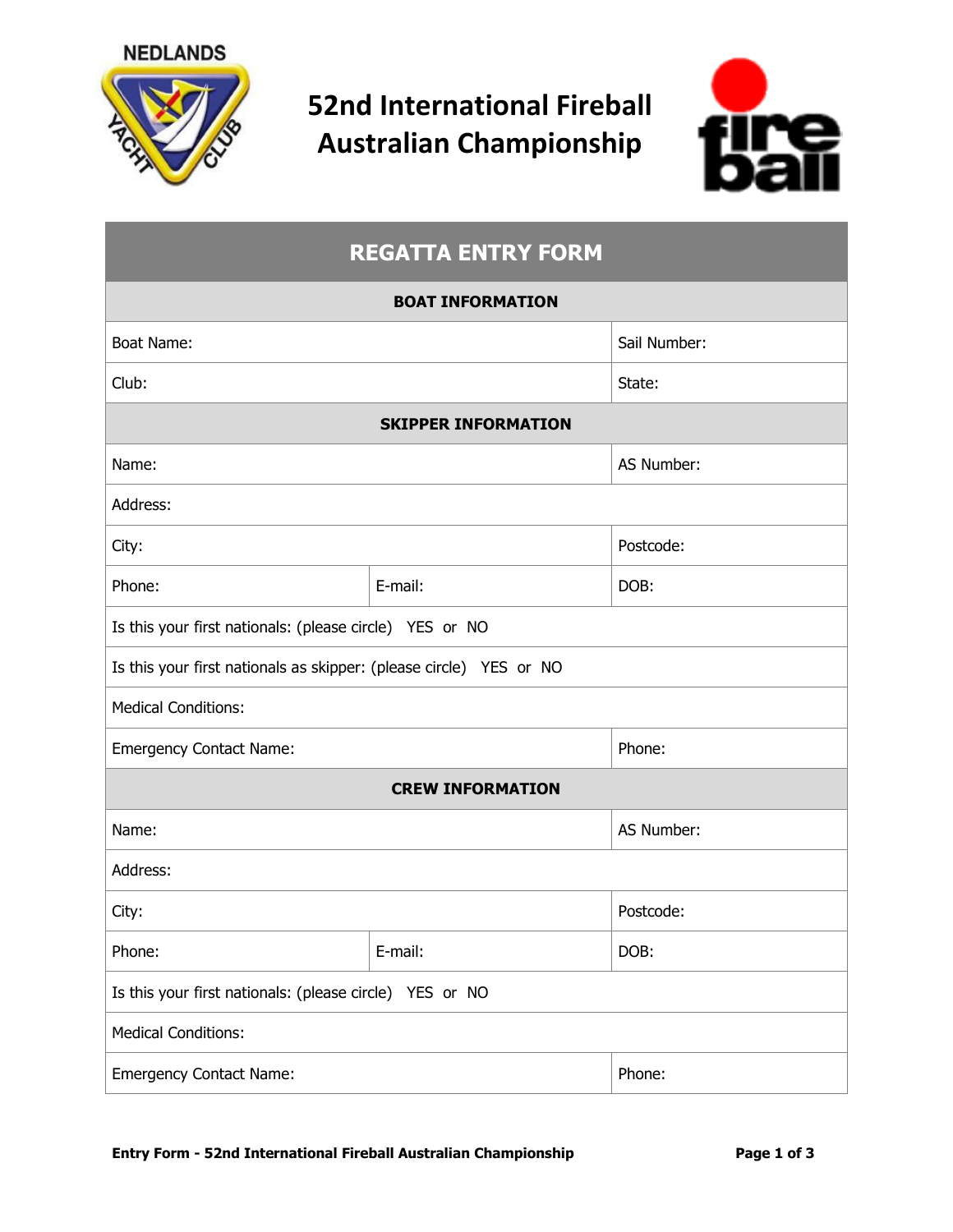**NEDLANDS** 



## **52nd International Fireball Australian Championship**



## **REGATTA ENTRY FORM**

| <b>ENTRY FEES</b>                                                                                        |             |          |  |
|----------------------------------------------------------------------------------------------------------|-------------|----------|--|
| Regatta Entry Fee<br>(includes two welcome night and two presentation night tickets)                     | Qty:        | \$350.00 |  |
| Regatta Package<br>(includes entry and National Authority membership as per NOR 3.2)                     | Qty:        | \$450.00 |  |
| Late Entry Surcharge<br>(applies to all entries received after Friday 1st December 2017)                 | Qty:        | \$50.00  |  |
| Additional Welcome Night Tickets                                                                         | Qty:        | \$20.00  |  |
| <b>Additional Presentation Night Tickets</b>                                                             | Qty:        | \$35.00  |  |
| Freight - tentatively reserve a space (more details and costs to come)<br>(racked in shipping container) | Please tick |          |  |
| Total remittance payable                                                                                 | \$          |          |  |
| <b>LODGMENT AND PAYMENT</b>                                                                              |             |          |  |

Please forward this completed Regatta Entry Form to IFAA by:

- Scan and email to mattandhayley@live.com with subject "52nd Fireball Championship Entry", or

- Post to "52nd Fireball Championship", 57 Anaconda Drive, North Haven SA 5018

Please make payment of the total remittance payable at time of lodgment by:

- EFT to IFAA Account 10012863, BSB 063014 and quote reference "surname and sail number", or

- by cheque and post with your entry form as above.